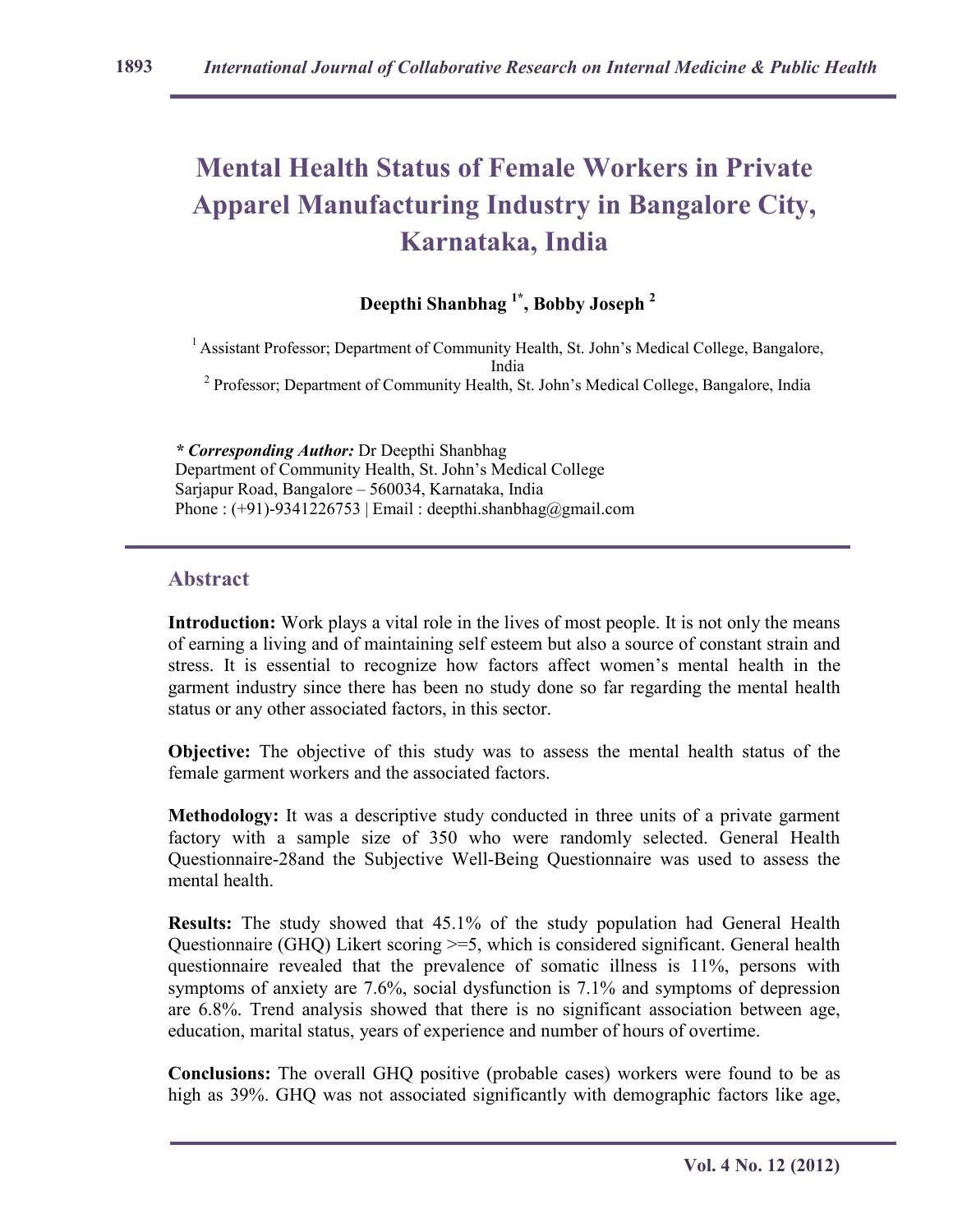education, marital status, and occupational factors like years of experience, overtime done.

**Key words:** Mental Health, Female garment workers, General health questionnaire

## **Introduction**

A sound mind in a sound body has been recognized a social ideal for many centuries. Mental health is not exclusively a matter of relation between persons; it is also a matter of relation of the individual towards the community, the society, the social institutions which for a large part guides his/her life, and which determines his/her way of living, working, leisure.<sup>1</sup> Work plays a vital role in the lives of most of the people. It is not only the means of earning a living and of maintaining self esteem but also a source of constant strain and stress. For that reason the world of work is important in terms of mental health and emotional disturbances. Working women have multiple roles to play as a wife, a mother, a housewife and an employee. Being subject to dual demands of home and work place they are liable to face a crisis of adjustments which may cause strains and stresses. $2$ How women cope with these myriad pressures and tensions, and what toll it takes in terms of their mental and physical health, needs to be determined.<sup>3</sup> It is essential to recognize how the socio-cultural, economic, legal, infrastructural and environmental factors that affect women's mental health are configured in each country or community setting.

The garment industry, which has been traditionally a low profile sector, has shown a tremendous growth over the last two decades. In Bangalore the workforce is made up largely of women workers. There has been no study done so far regarding the mental health status or any other associated factors, in this sector.

The objective of this study was to assess the mental health status of the female garment workers and the associated factors.

## **Methodology**

This is a descriptive study conducted in three units of a private garment factory in India. A list of female garment workers in each of these factories who have completed at least one year of working in the factory was done with the active co-operation from the HRD of these factories.

Using the number of workers as the basis the sample size was found to be 350. The workers were selected using the simple random number table. Each of these workers was interviewed using a pre-tested schedule. Self administered questionnaires were also given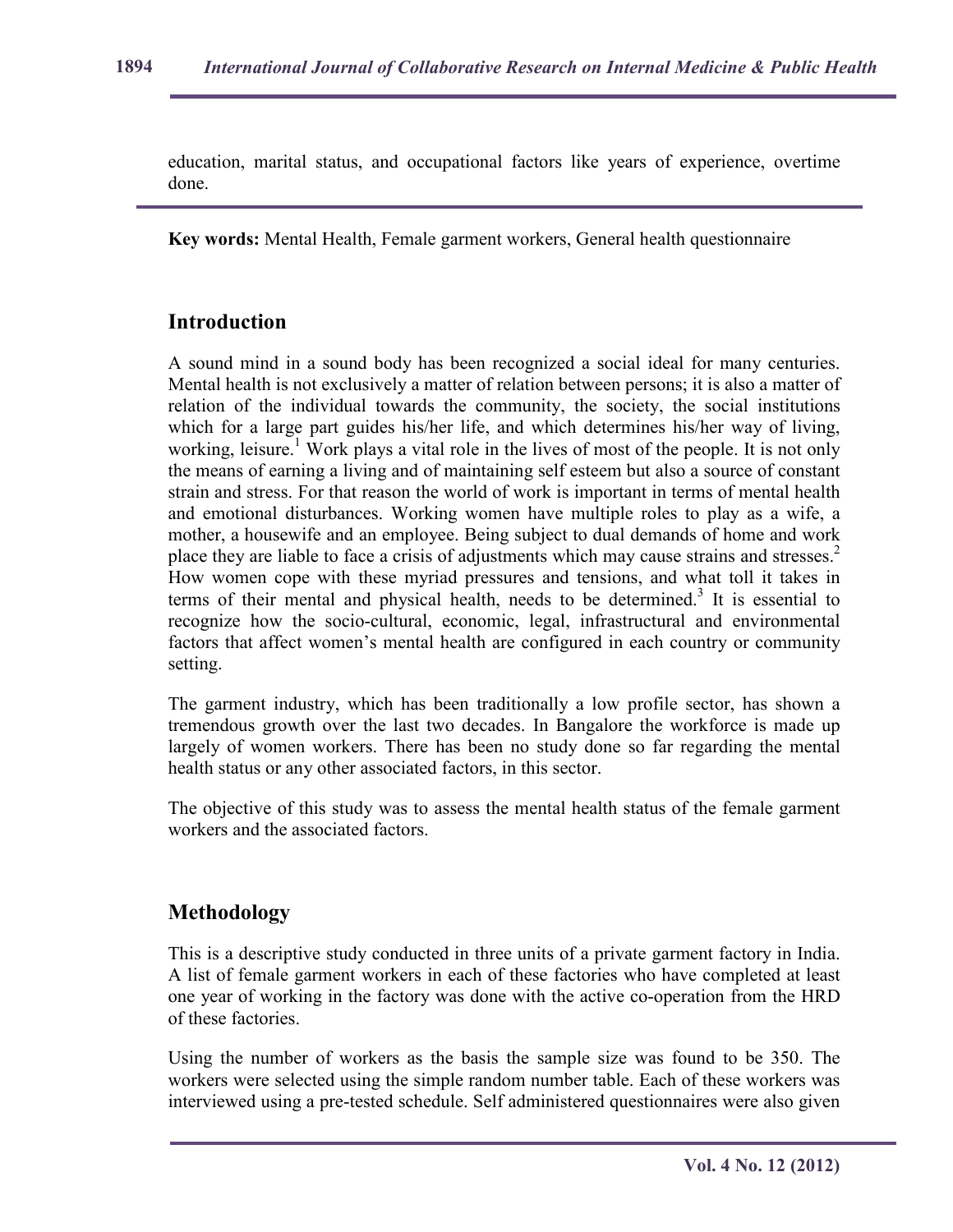consisting of the General Health Questionnaire- $28<sup>4</sup>$  and the Subjective Well-Being Questionnaire.<sup>5</sup> The General Health Questionnaire (GHQ) is a self-report psychiatric screening instrument with a variety of forms range from 12 to 60. The GHQ is developed from a pool of 140 items that are believed to cover all aspects of adjustments and "felt distress". These concepts include: depression and unhappiness, anxiety and felt psychological disturbance, social impairment, and hypochondriasis. The GHQ-28 is a scaled version using Likert scoring methods. A cut off of 5 was used to measure abnormal GHQ scoring. The data was analyzed using standard statistical software packages.

## **Results**

The mean age of the female workers was found to be  $26.5$ yrs (SD + 6.42) with a range between 18 to 55 years. A majority of the females (60%) had studied at least up to high school. 56% of the workers are married and hence had the dual responsibility of managing the house and the work. The estranged women and widows were also found in small numbers (6%) who had joined the work for maintaining the house since many of them were single parents. The selected workers had an average of 5.9 years of experience and ranging between 1 to 22 years

General health questionnaire revealed that the prevalence of and symptoms of depression was present in 6.8% of the women interviewed and anxiety was present in 7.6% (Table 1), It was also observed that somatic symptoms was positive in 11%, social dysfunction in 7.1%(Table 2) The study showed in the study population the GHQ Likert scoring  $>=5$ which is considered as the cutoff for probable mental illness  $[4]$  was present in  $45.1\%$ (Table 3). These results reveal hypochondriasis, symptoms of anxiousness, social impairment and feeling of dejection, unhappiness, felt psychological disturbance respectively. It was also observed that Chi square for linear trend applied for age (Table 4) showed that the women in 20-24 year and >=45 age groups showed 2 and 6 times at risk of becoming mentally ill respectively than the other age groups though this was not significant. Trend analysis for education showed that the risk decreases with education (Table 4) though again there was no significance. Linear trend for marital status years of experience, number of hours overtime done did not show any significance. The assessment of subjective well-being showed that 65% of the women had positive wellbeing and 35% had negative well-being.

#### **Discussion**

Physical and mental health is not important for a worker only in his or her personal life, a worker's health is also very important for the productivity of an industry. Since Labour standard is linked with international trade these days, more attention should be paid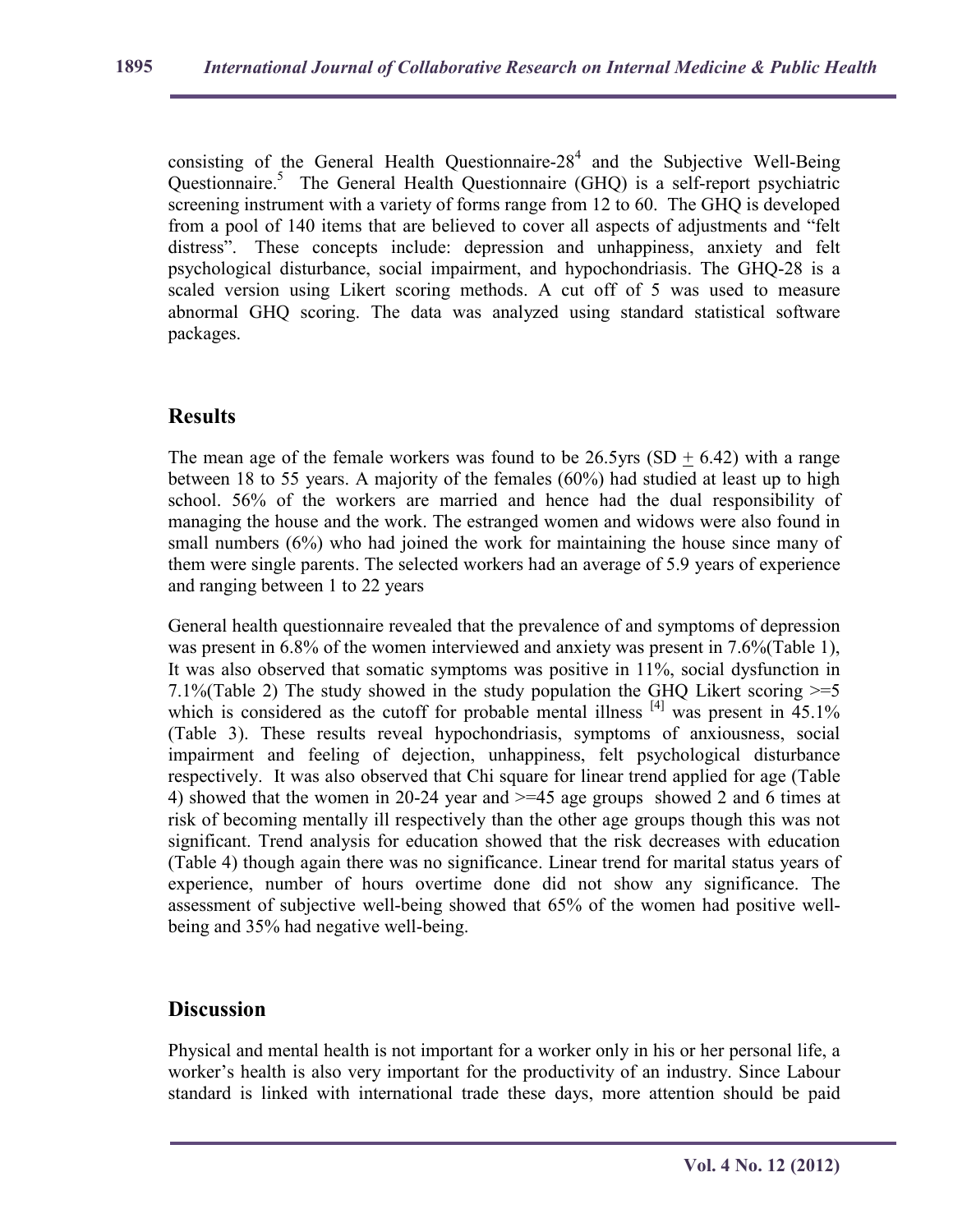towards better physical and mental health of the workers for the benefit of not only the workers, but also the garment factory owners.<sup>6</sup> There is growing body of evidence though rare in Indian context to substantiate that occupational stress is causal factor in mental health of the employees.<sup>7</sup> In this study we found that with the screening tool of GHQ-28, 39% had some kind of mental illness. A number of workers have been reported in recent years regarding the relationship between different background variables and mental health of industrial workers. The findings have been different for many of these researchers.<sup>8</sup> In one of the earliest studies, Fraser in 1947 found that 10 percent of the British industrial population suffers from disabling neurotic illness and  $1/5<sup>th</sup>$  of the workers from minor nervous disorders.<sup>9</sup> Ganguli's pioneering study on Indian industrial workers from finite net case also tast. Sangah s poncering staty on matter mates in this study was not able to detect neurotic or psychotic disorders. A further investigation has to be planned out in this aspect.

 A study done to investigate the relationship and predictive efficiency of age and educational qualification of the industrial worker with their level of mental health indicated that the level of mental health of the industrial workers is significantly and negatively related to age but the level of education is significantly and positively related.<sup>8</sup> Kornhauser found that young industrial workers have higher mental health than the middle aged at upper skill levels; that they are equal in mental health at the ordinary semi-skilled level; and that they have lower mental health in low-level routine jobs.<sup>11</sup>

But the outcome of our study showed that there was no significant relationship between mental health and age or education. Byrant and Veroff found measures of subjective mental health (unhappiness strain) positively and significantly related to age. They also found negatively related factors (lack of gratification, feelings of vulnerability and uncertainty) with age. They also found that the measures of subjective mental health (lack of self confidence, strain as negatively and uncertainty as positively) related to one's educational qualification.<sup>12</sup> Studies have also shown that the overall rates of mental illness were seen to be high among the married women. <sup>13</sup> It was observed that in this study there was no significant association between marital status and mental illness. In a study done by the ICMR and Department of Science and Technology in 1987 in a multicentric study shows that the prevalence of severe mental morbidity in Bangalore among the females is  $9.3$  per  $1000$  population.<sup>14</sup> This shows a wide difference between the general population and the garment workers. The occupation of these workers may be a stressor to explain this gap. Accidents, absenteeism, turn over and losses of productivity are the problems associated with mental health of the employees. There are studies done which suggests that personal factors are responsible for 80-90% of the industrial accidents. There is very meager statistical data available Indian industries let alone garment workers.

It is seen that women attend doctors more often than do men as demonstrated in many studies. Studies using standard questionnaires show that the point prevalence of depressive symptoms varies from 13%to 20%. Paykel in 1991 has offered explanation based on the social effects of life stress, of social vulnerability factors and absence of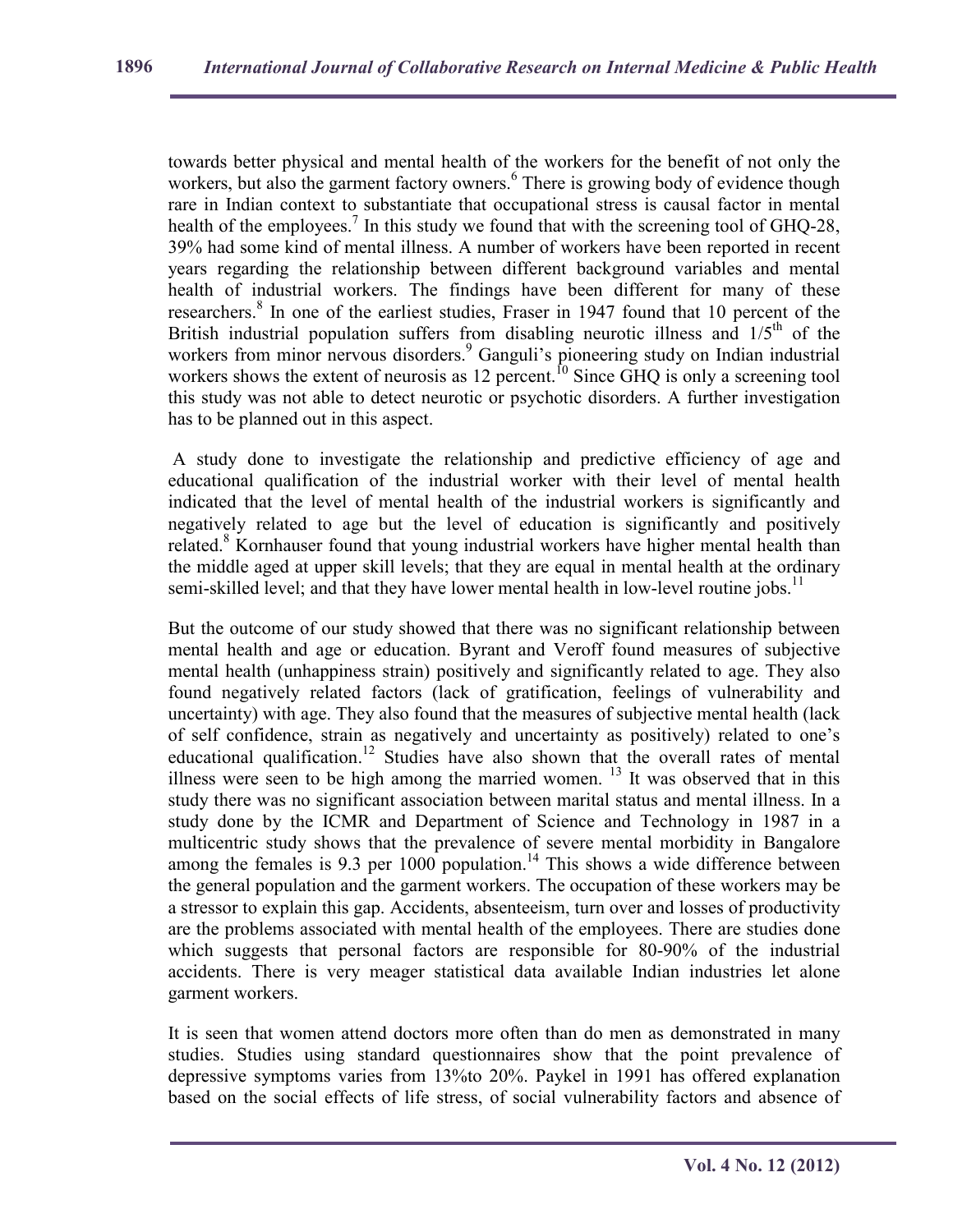support, and of women's role in society.<sup>15</sup> In another major study the prevalence of depression was found to be  $9.1\%$ .<sup>16</sup>

### **Conclusions**

The garment industry is mostly export oriented. The workers in these factories are mostly women especially from the low socio-economic status. Most of the selected workers have an experience of at least 1 to 9 years with the mean experience of 4 years Majority of the workers were satisfied with the work environment and enjoyed a good relationship with their colleagues and supervisors. The workers agreed that their life had changed after joining the job with respect to better quality of life, economic independence, confidence, and increased self esteem. The overall GHQ positive (probable cases) workers were found to be as high as 45%. 65% of the workers were found to have a positive well-being, while 35% of the workers were found to have negative well-being. GHQ was not associated significantly with demographic factors like age, education, marital status, and occupational factors like years of experience, overtime done.

#### **Recommendations**

There are very few studies in India which shows the prevalence of mental disorders among garment workers. This study shows a substantial proportion of the workers have some form of mental illness. This prevalence of minor psychiatric morbidity among the workers raises the issue that the occupational health services which already exists should also concentrate on detection, treatment and prevention of mental disorders. The level of organizational input to corporate mental health can vary from non-existent to comprehensive, with the provision of full leisure, sports and recreation facilities, complete medical cover to include mental illness, employee assistance programmes (EAPs) which identify and assist troubled employees (often with the provision of counseling services).

### **References**

- 1. WHO. Mental illness in the world of today, Feature series, 7<sup>th</sup> April, 1959: 12-13.
- 2. Kaila HL. Occupational Health of Women in India: A review. Indian Journal of Occupational Health. 1996; 1: 1-3
- 3. Andrade C, Postma K, Abraham K. Influence of women's work status on the wellbeing of Indian couples. International Journal of sociology and psychiatry. 1999; 45(1): 65-75.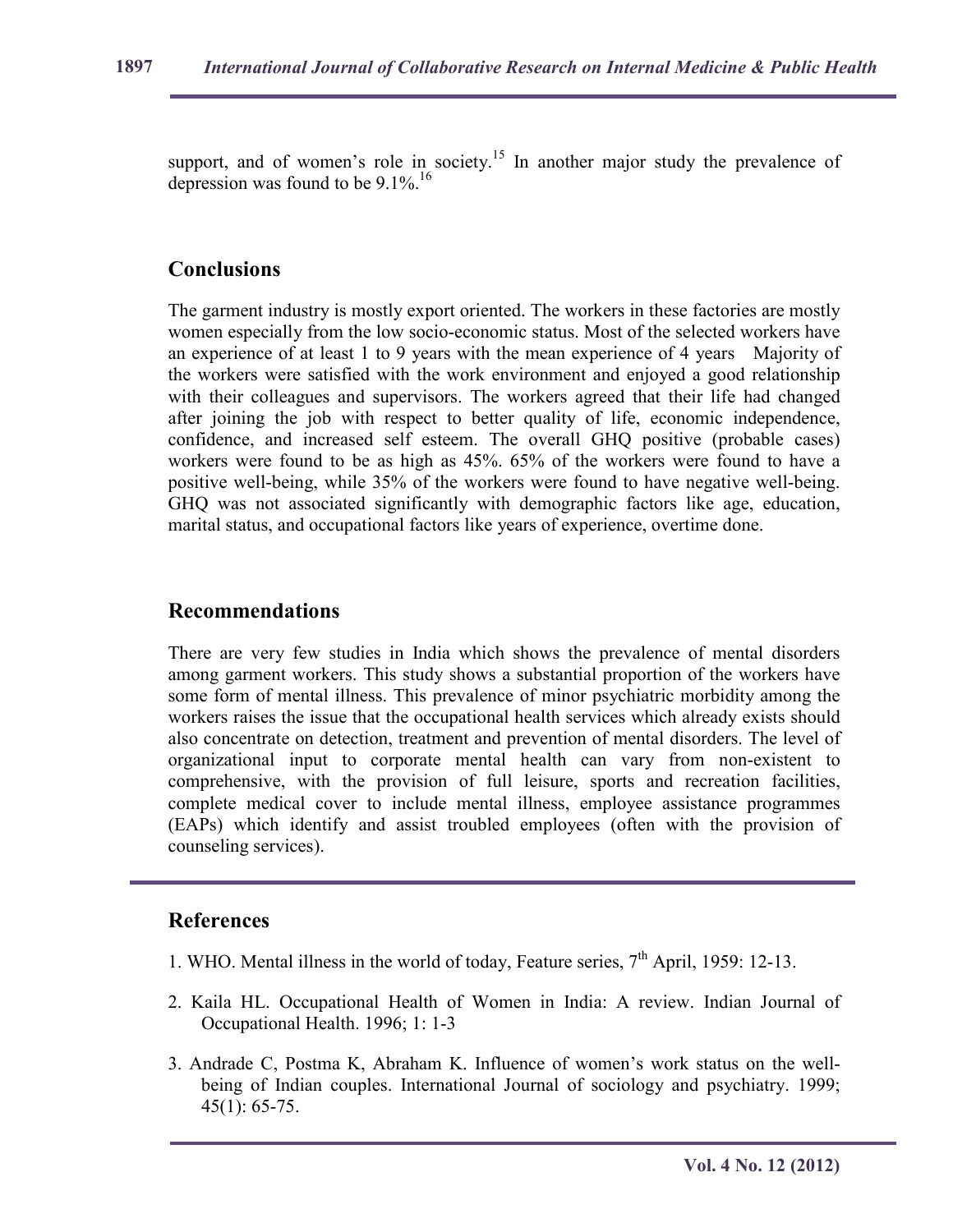- 4. Goldberg DP, Hillier VF. A scaled version of the General Health Questionnaire. Psychological Medicine. 1979; 9: 139-145.
- 5. Nagpal R, Sell Helmut. Subjective Well Being, SEARO Regional Health Papers. No. 7, New Delhi, World Health Organization, 1985.
- 6. Russo NF. A women's mental health agenda Washington DC, American Psychological Association, 1990, 45, 368-73
- 7. Fergusson DN. A study of occupational stress and health, Ergonomics. 1973; 16: 649- 664.
- 8. Singh A. Age, education, mental health of industrial workers, Indian Journal of occupational Health. 1992, Apr-Jun, 35(2): 64-69.
- 9. Fraser Russell The incidence of neurosis among the factory workers Industrial Health Research Board, No. 90, Her Majesty's Stationary Office, 1947, London
- 10. Ganguli HC. Presidential Address: Mental Health, Fifty fourth Indian Science Congress Report, 1967, Hyderabad.
- 11. Kornhauser A. Mental Health of Industrial Worker; A Detroit study, John Wiley Publications, 1964, New York.
- 12. Byrant F, Veroff J. Dimensions of subjective mental health in American men and women. Journal of Health and social behaviour. 1984, June; 25(2): 116-135.
- 13. Psychosocial and mental health aspects of women's Health, Division of Family Health, Division of Mental Health, WHO publications. 1993: 1-5.
- 14. Collaborative study on severe mental morbidity, ICMR and Department of Science and Technology New Delhi. 1987: 48.
- 15. Psychosocial and mental health aspects of women's Health, WHO publications, 1993
- 16. Ustun T, Sartorious B, Mental illness in general health care; an international study, Chicester, John Wiley and sons publications on behalf of WHO. 1995: 323-334.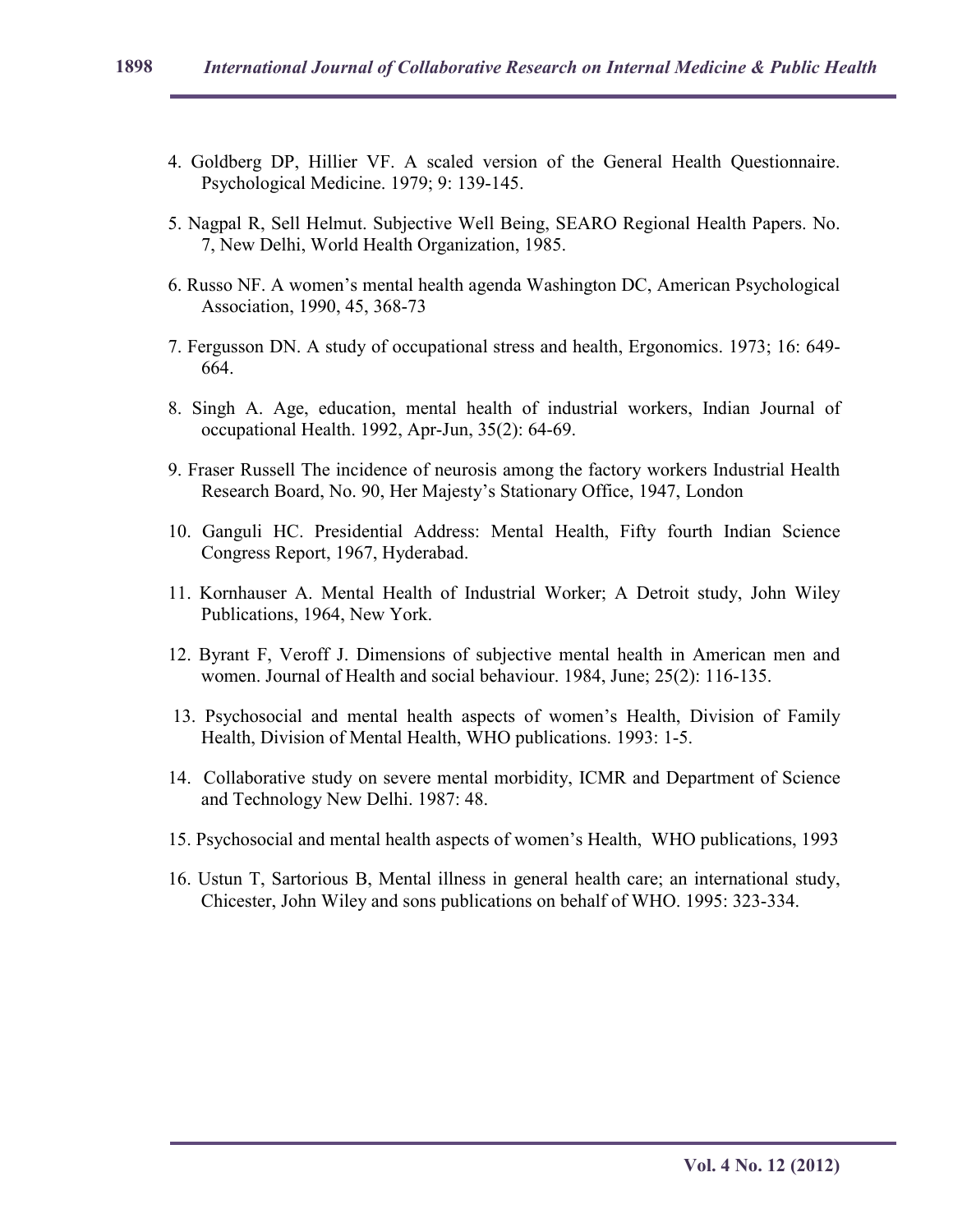| <b>Scores</b>  | <b>Anxiety</b>      |         | <b>Severe Depression</b>       |         |  |
|----------------|---------------------|---------|--------------------------------|---------|--|
|                | Frequency           | Percent | Frequency                      | Percent |  |
|                | 163                 | 46.6    | 196                            | 56.0    |  |
|                | 64                  | 18.3    | 58                             | 16.6    |  |
| 2              | 45                  | 12.9    | 33                             | 9.4     |  |
|                | 37                  | 10.6    | 30                             | 8.6     |  |
|                | 14                  | 4.0     | 9                              | 2.6     |  |
| $>=5$          | 27                  | 7.6     | 24                             | 6.8     |  |
| Mean score(SD) | $1.36 \ (\pm 1.69)$ |         | $1.09 \left( \pm 1.63 \right)$ |         |  |
| Range          |                     |         |                                |         |  |

**Table 1:** GHQ Subscales- Anxiety/Insomnia and Severe Depression

**Table 2:** GHQ Subscales - Somatic symptoms and Social dysfunction

| <b>Scores</b>    | <b>Somatic Symptoms</b> |         | <b>Social Dysfunction</b> |         |
|------------------|-------------------------|---------|---------------------------|---------|
|                  | Frequency               | Percent | Frequency                 | Percent |
|                  | 143                     | 40.9    | 179                       | 51.1    |
|                  | 69                      | 19.7    | 67                        | 19.1    |
|                  | 35                      | 10.0    | 42                        | 12.0    |
|                  | 33                      | 9.4     | 18                        | 5.1     |
|                  | 30                      | 8.6     | 19                        | 5.4     |
| $>=$ 5           | 40                      | 11.4    | 25                        | 7.1     |
| Mean $score(SD)$ | $1.65 \ (\pm 1.89)$     |         | 1.25 $(\pm 1.75)$         |         |
| Range            |                         |         |                           |         |

**Table 3:** Overall GHQ Score

| <b>Scores</b>    | <b>Frequency</b> | Percent          |  |
|------------------|------------------|------------------|--|
|                  | 77               | 22.0             |  |
|                  | 38               | 10.9             |  |
|                  | 19               | 5.4              |  |
|                  | 30               | 8.6              |  |
|                  | 28               | 8.0              |  |
| $>=5$            | 158              | 45.1             |  |
| Mean Scores (SD) |                  | $5.34(\pm 5.42)$ |  |
| Range            |                  |                  |  |